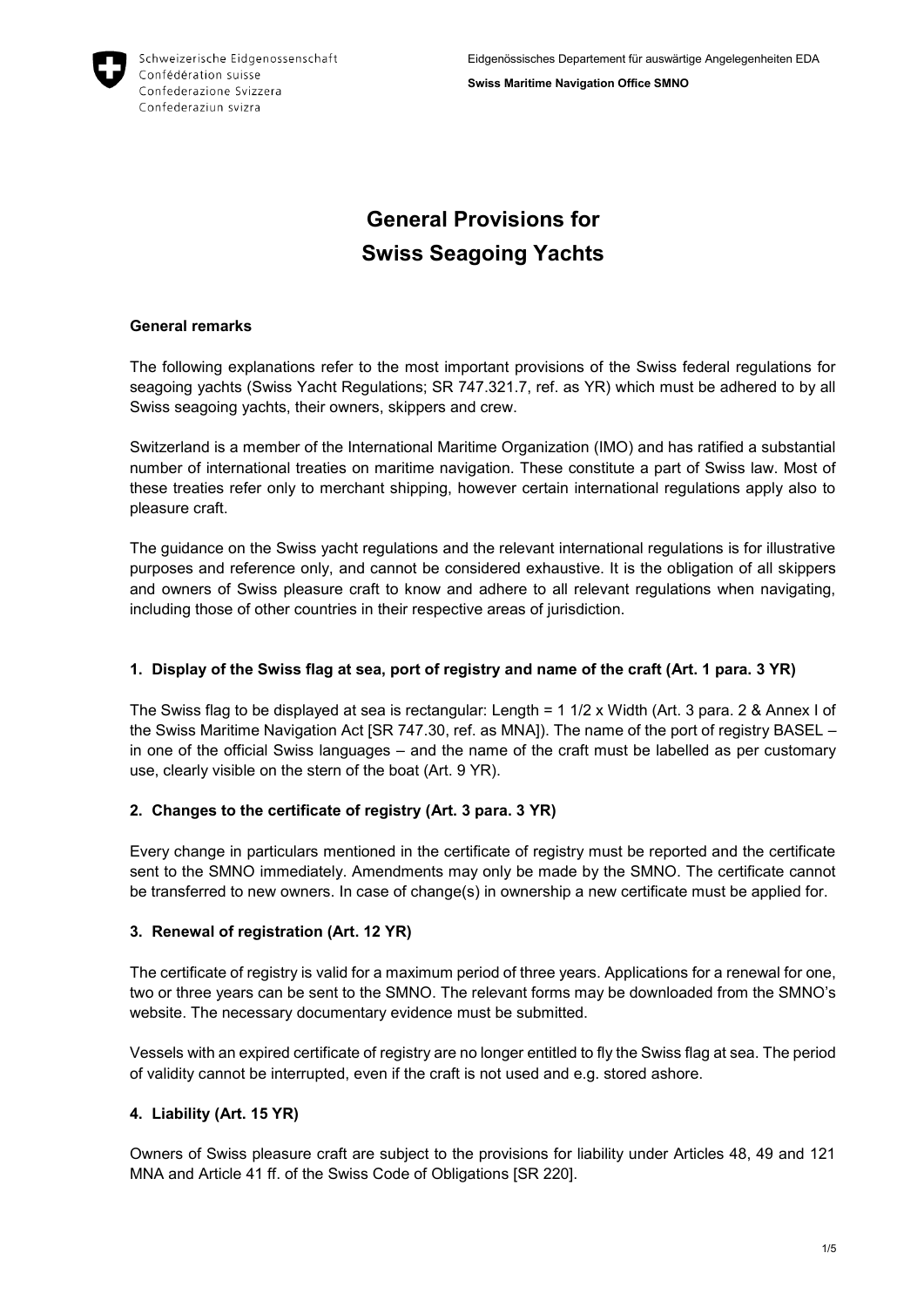## **5. Operation and command of craft (Art. 16 YR)**

Owners of Swiss pleasure craft must either skipper them themselves or designate a qualified skipper for the task. Clubs/associations must do the latter. The appointment of a non-Swiss citizen for this task is only allowed if the regulations regarding the nationality of owners are not circumvented by this. All regulations of the MNA which apply to Swiss pleasure craft apply also to their skippers and owners, unless the latter have designated a skipper on their behalf.

## **6. Skipper (Art. 19 YR)**

Every skipper of a Swiss pleasure craft must be duly qualified. The Swiss certificate of competence for operators of pleasure craft on the high seas can be obtained from the examination bodies authorised by the SMNO. Equivalent foreign certificates are also recognised by the SMNO.

Information on the examination bodies authorised and the foreign certificates of competence recognised by the SMNO is available for download on the SMNO's website.

#### **7. Commercial use (Art. 17 YR)**

Commercial use, e.g. carriage of persons and goods, is not allowed for Swiss seagoing yachts. Commercial use is defined by the full or partial income of the owners by revenues from the operation of the yacht. However, if the operation is not aimed at gaining any income, e.g. only to cover operational expenses and maintenance costs (such as surveys and maintenance, repairs, fuel and lubricants, salaries of employees, capital cost with average depreciation), non-commercial use must be assumed, and consequently this is allowed.

#### **8. Use by third parties (Art. 18 YR)**

A Swiss pleasure craft may be lent to foreign users on an occasional basis, as long as the regulations regarding the nationality of owners are not circumvented by this. Commercial lending (ref. Pt. 7) is not allowed. Owners remain responsible and liable for all operations. The regulations for liability apply. (Ref. Pt. 4)

#### **9. Documentation to be permanently carried aboard (Art. 20 para. 2 YR)**

- The certificate of registry and these general provisions
- The certificate of competency of the skipper (ref. Pt. 6)
- Proof of third-party liability insurance coverage
- If more than 6 co-owners: the contract / bill of co-ownership (rec. in English language)
- The logbook, which must be duly filled in by and signed by the skipper on a daily basis and on each page whenever navigating, and which must contain at least the following information:
	- Name, number of the certificate of registry, port of registration and if applicable further information on the craft
	- Name, address and nationality of the skipper
	- Type, number, date and place of issuance, and issuing authority of the skipper's certificate of competency
	- Personal details including nationality of all other persons present aboard, their role and duties aboard, place and date of their embarkation and disembarkation
	- Working language aboard
	- Watchkeeping schedule
	- Provisioning and bunkers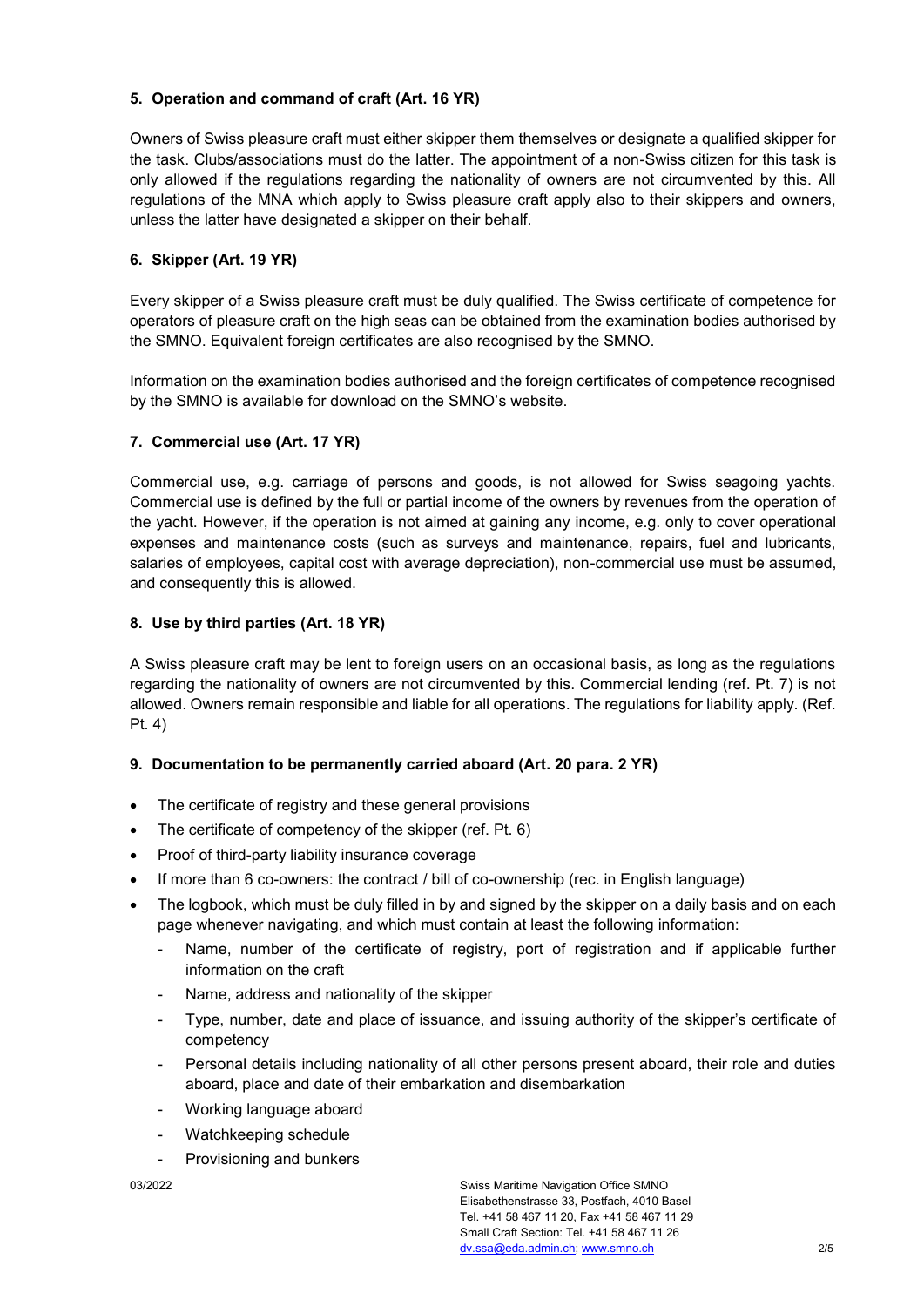- Voyage report (meteorological information, sea state and current, courses, log and depth readings, use of sails and/or engine(s), positions, port entries and departures, anchorages etc.)
- Any particular events and/or observations, such as incidents, groundings etc.

#### **10. Hired crew (Art. 21 YR)**

If owners of a Swiss pleasure craft **below 300 GT** hire a skipper and/or a crew to operate it or assist in operating it (which also includes services such as catering etc.), the provisions as stipulated in Art. 21 para. 1 YR referring to the MNA and the Maritime Navigation Regulations (MNR; SR 747.301) shall apply. In addition, the provisions of the Swiss Code of Obligations (SR 222) relating to contracts of employment also apply.

For pleasure craft of **300 GT and above,** all regulations of the MNR and MNA regarding employment contracts and maritime labour apply, consequently this also includes the provisions of the International Maritime Labour Convention 2006 as applicable to these craft. (MLC; SR 0.822.81)

#### **11. Deletion from registry (Art. 13 YR)**

If change(s) in ownership occur, owners immediately have to request the deletion of the craft from the registry respectively the corresponding amendments, by sending the current certificate of registry to the SMNO. The relevant forms can be downloaded from the SMNO's website.

In order to register a pleasure craft previously registered in Switzerland with a foreign registry, often a certificate of deletion will be required. Upon application for deletion this can be requested from the SMNO by ticking the corresponding box in the relevant form.

In case one or several requirements for registration are no longer met, the SMNO will initiate the deletion of the craft from the registry. This namely includes permanent unseaworthiness, non-disposal of the craft by its owners, a long-time expired certificate of registry and severe or repeated violations of applicable provisions of Swiss and international maritime law, such as commercial use, no or insufficient liability insurance, command without due qualification etc.

#### **12. Applicable international regulations (Art. 16 YR)**

The provisions of all international maritime treaties and customs as ratified and/or declared applicable by Switzerland apply also to the operation of Swiss registered pleasure craft insofar as these are concerned. (Art. 16 para. 3 YR)

#### **A. COLREG**

The Convention on the International Regulations for Preventing Collisions at Sea (COLREG; SR 0.747.363.321) applies to all vessels navigating the high seas and the navigable coastal waters adjoining them, and is consequently to be adhered to by all vessels operating in these areas.

#### **B. SOLAS**

The International Convention for the Safety of Life at Sea (SOLAS, SR 0.747.363.33) stipulates minimum standards to provide for the safety of human life at sea.

SOLAS mainly focuses on commercial navigation, respectively merchant shipping. The fifth chapter (SOLAS V) however contains provisions for the safety of navigation for all vessels, and consequently also for Swiss registered pleasure craft.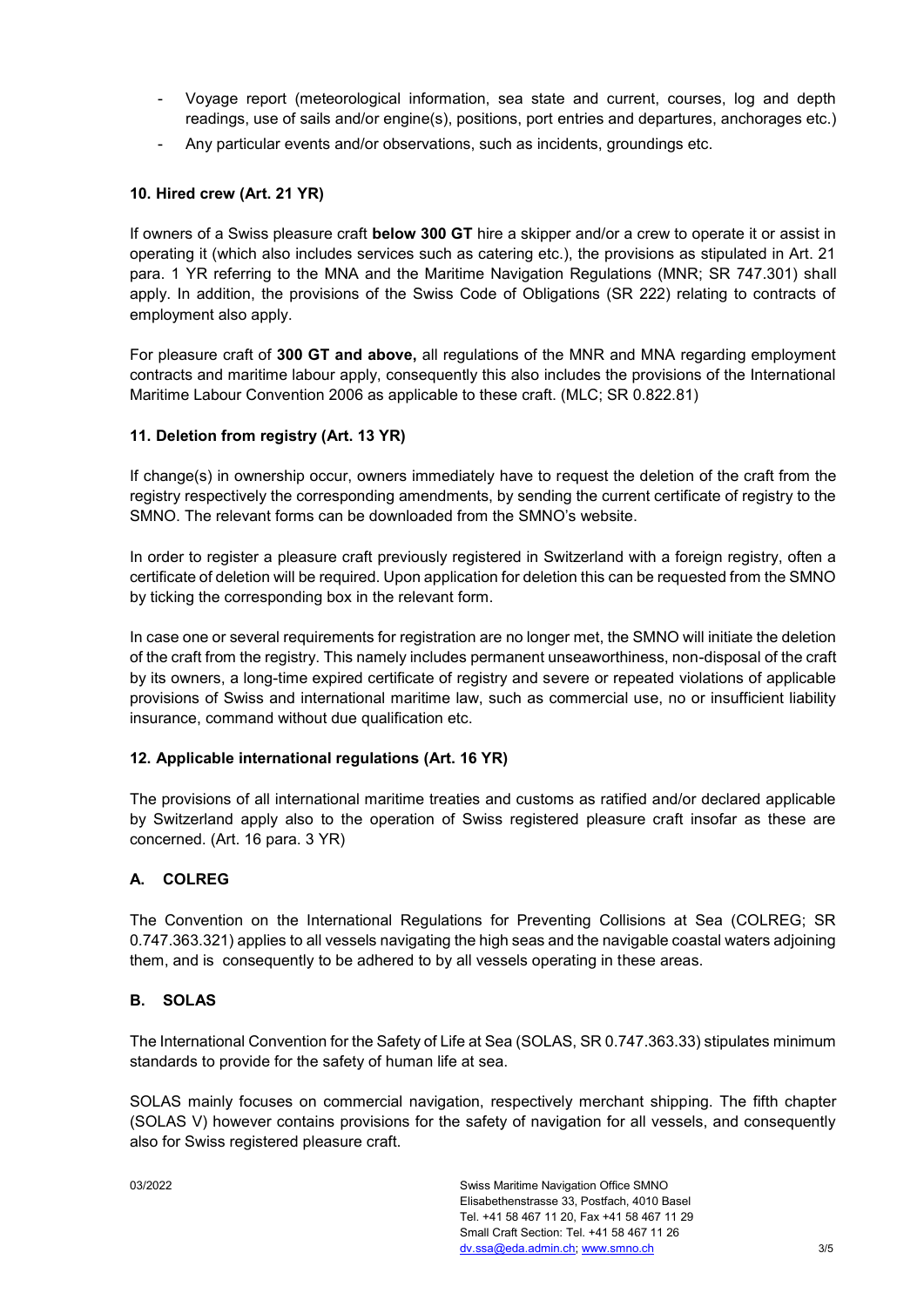#### **Namely the following rules are to be followed:**

- 29 The watch must dispose of a graphic table showing distress- and emergency signals
- 31/32 Obligation to report dangers to the safety of navigation
- 33 Obligation to assist in cases of distress
- 34 Obligation to duly plan the voyage, safely handle the ship, avoid dangerous situations and to duly protect the environment
- 35 Prohibition to use distress signals unless in an actual situation of distress

Rules 15-28 of SOLAS V do not apply to vessels below 150 GT, only for those of 150 GT and above. **The relevant provisions are mentioned in detail in the SMNO's guidelines for the equipment of Swiss seagoing yachts.** These are available for download on the SMNO's website.

#### **C. MARPOL**

The International Convention for the Prevention of Pollution from Ships of 1973 and its protocol of 1978 (MARPOL; SR 0.814.288.2) applies to all vessels, hence also to pleasure craft.

Annex I (MARPOL I) addresses marine pollution by oil. The applicability of the individual regulations varies widely. Some provisions apply also to smaller craft, e.g. Art. 14 para. 4, Art. 15 para. 6. Most regulations however apply to vessels of **400 GT and above** or only certain types of vessels, such as tankers.

Annex IV (MARPOL IV) regulates the prevention of pollution **waste waters.** The provisions apply to all vessels **of 400 GT and above** or carrying **15 or more persons.**

Annex V (MARPOL V) contains provisions for the **prevention of pollution by garbage from ships.** Some provisions apply to all vessels **of 12 metres' length and above. The relevant provisions are mentioned in detail in the SMNO's guidelines for the equipment of Swiss seagoing yachts.** These are available for download on the SMNO's website.

Annex VI (MARPOL VI) **contains provisions to prevent air pollution by ships.** These apply also to pleasure craft, particularly regarding ozone-depleting substances, nitrous and sulphuric oxides, particulate matter, volatile organic substances and garbage incineration; vessels of **400 GT and above** must further comply with certain requirements regarding energy efficiency.

#### **D. Tonnage Convention**

The International Convention on Tonnage Measurement of Ships 1969 (SR 747.305.412 [Tonnage Convention]) requires vessels exceeding certain dimensions to be measured according to these rules.

The SMNO requires vessels carrying 15 or more persons, powered by more than 750 kW in total, of 100 GT and above or a length of more than 20 metres to be issued with an international tonnage certificate.

Exemptions can be granted by the SMNO upon request for boats carrying fewer than 15 persons, if it can be deemed certain that the relevant values as set out in the Tonnage Convention amount to less than 24 metres in length, respectively less than 100 GT.

This measurement is provided by all classification societies recognised by the SMNO and by many foreign port and maritime authorities, including the German Federal Navigation and Hydrographic Office. [\(www.bsh.de\)](http://www.bsh.de/)

The list of classification societies recognised by the SMNO can be downloaded from the SMNO's website.